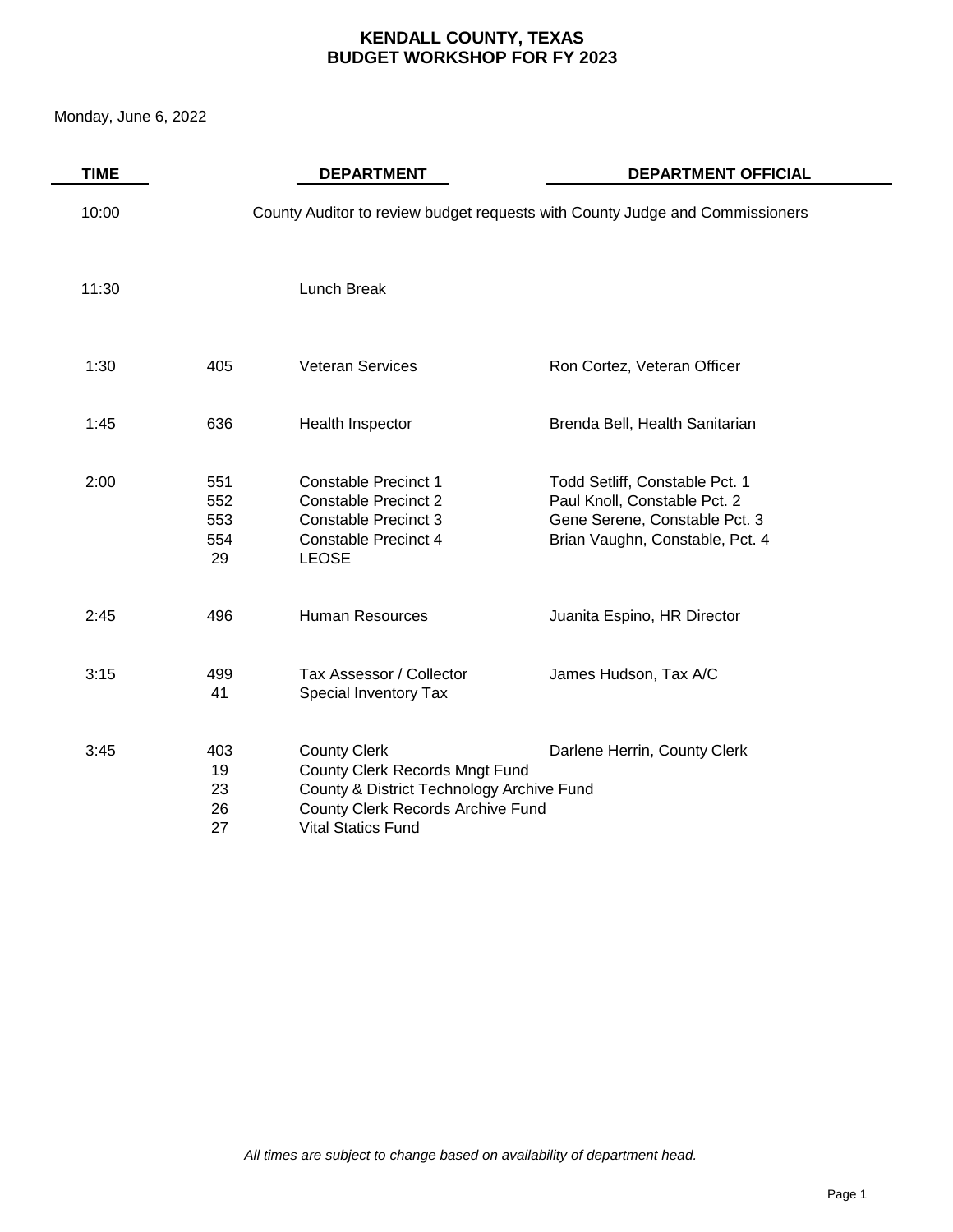Tuesday, June 7, 2022

| <b>TIME</b> |                                      | <b>DEPARTMENT</b>                                                                                                                                                                                    | <b>DEPARTMENT OFFICIAL</b>                                                                       |
|-------------|--------------------------------------|------------------------------------------------------------------------------------------------------------------------------------------------------------------------------------------------------|--------------------------------------------------------------------------------------------------|
| 9:30        | 408<br>512<br>560<br>84<br>85<br>87  | <b>Animal Control</b><br>Detention<br><b>Sheriff's Office</b><br>82 - 408 & 560 Donation Fund<br>Abandoned Vehicle Fund<br>S.O. Local Asset Forfeiture Fund<br>S.O. Federal Asset Forfeiture Fund    | Al Auxier, Sheriff                                                                               |
| 10:15       | 510                                  | <b>Courthouse &amp; Related Buildings</b>                                                                                                                                                            | Robert Kinsey, Facility Manager                                                                  |
| 10:45       | 455<br>456<br>457<br>458<br>21<br>22 | Justice of the Peace, Pct. #1<br>Justice of the Peace, Pct. #2<br>Justice of the Peace, Pct. #3<br>Justice of the Peace, Pct. #4<br><b>Justice Court Technology</b><br><b>Justice Court Security</b> | Judge Michelle Van Stavern<br>Judge Leon Brimhall<br>Judge Debby Hudson<br>Judge Frieda Pressler |
|             |                                      | Lunch Break                                                                                                                                                                                          |                                                                                                  |
| 1:30        | 470<br>28<br>51<br>52                | <b>Criminal District Attorney</b><br>Pre Trial Intervention<br>VAWA<br><b>VOCA</b>                                                                                                                   | Nicole Bishop, CDA                                                                               |
| 2:15        | 473                                  | <b>General Counsel</b>                                                                                                                                                                               | <b>Bill Ballard, General Counsel</b>                                                             |
| 2:30        | 438                                  | <b>Pre Trial Service</b>                                                                                                                                                                             | Erica O'Neil, Pre Trial Services Director                                                        |
| 3:00        | 579                                  | <b>Adult Probation</b>                                                                                                                                                                               | Jody Lange, CSCD Chief                                                                           |
| 3:30        | 570                                  | Juvenile Probation                                                                                                                                                                                   | Joanne Bradley, Juvenile Probation Chief                                                         |
| 3:45        | 435<br>20                            | <b>District Court</b><br>Law Library                                                                                                                                                                 | Kirsten Cohoon, 451st Judicial District Judge                                                    |

*All times are subject to change based on availability of department head.*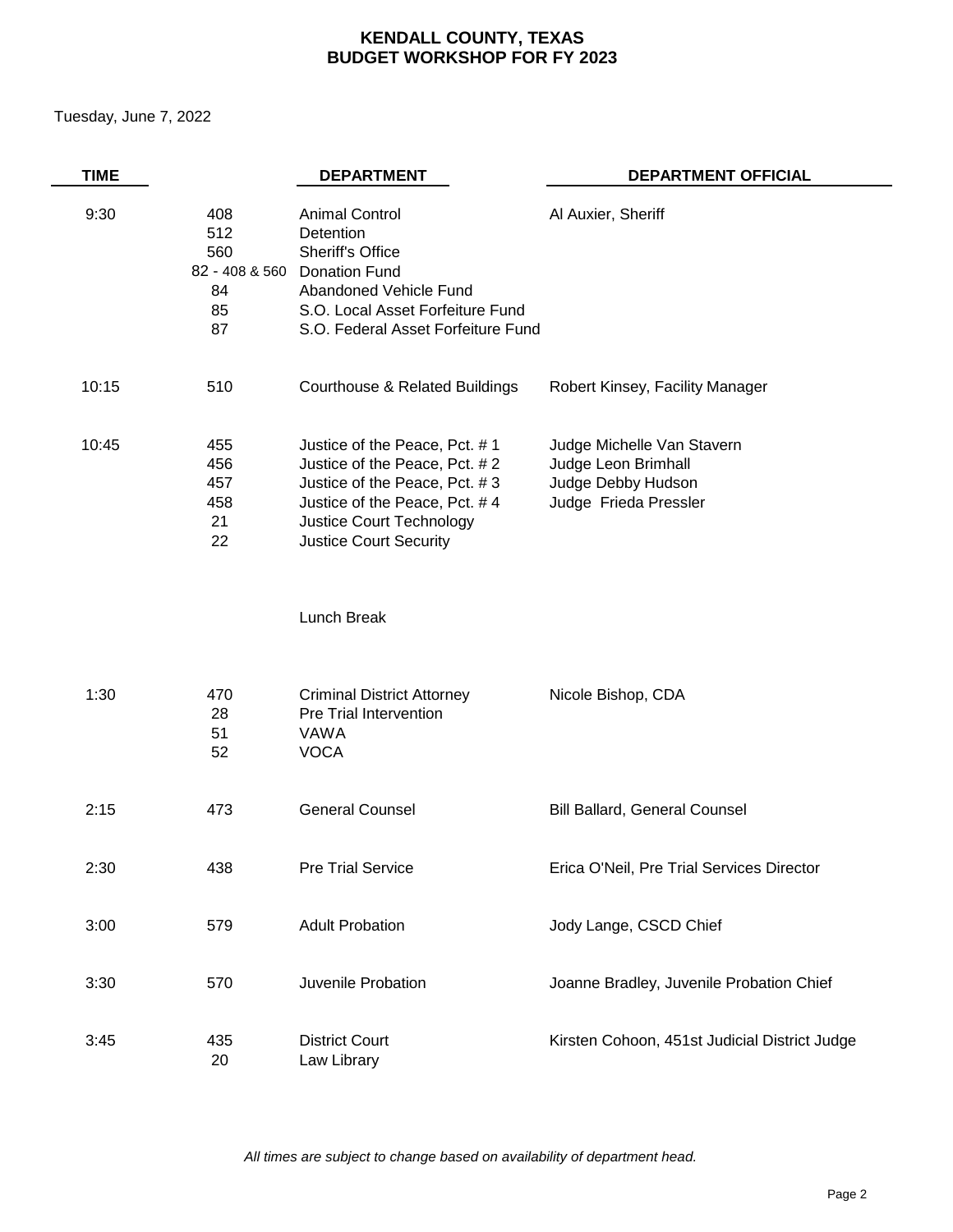Wednesday, June 8, 2022

| <b>TIME</b> |                                               | <b>DEPARTMENT</b>                                                                                               | <b>DEPARTMENT OFFICIAL</b>                                                                                                                                    |
|-------------|-----------------------------------------------|-----------------------------------------------------------------------------------------------------------------|---------------------------------------------------------------------------------------------------------------------------------------------------------------|
| 1:30        | 450<br>23<br>25                               | <b>District Clerk</b><br>County & District Technology Fund<br>Records Management Fund                           | Susan Jackson, District Clerk                                                                                                                                 |
| 1:45        | 665                                           | <b>Extension Services</b>                                                                                       | Stephen Zoeller, Ag Agent                                                                                                                                     |
| 2:00        | 497                                           | <b>County Treasurer</b>                                                                                         | Sheryl D'Spain, County Treasurer                                                                                                                              |
| 2:15        | 406<br>43<br>545                              | <b>Emergency Management</b><br>Fire Inspection Fund<br><b>Rural Fire</b>                                        | Jeff Fincke, EOC/Rural Fire Marshal                                                                                                                           |
| 2:45        | 542<br>543<br>544<br>546<br>547<br>548<br>549 | Bergheim VFD<br>Alamo Springs VFD<br>Boerne, VFD<br>Comfort VFD<br>Kendalia VFD<br>Sisterdale VFD<br>Waring VFD | Adam Hawkins, Chief<br>Kevin Marquardt, Chief<br>Ray Hacker, Chief<br>Adam Eichholz, Chief<br>David Moore, Chief<br>Brian Reilly, Chief<br>Joe Paolili, Chief |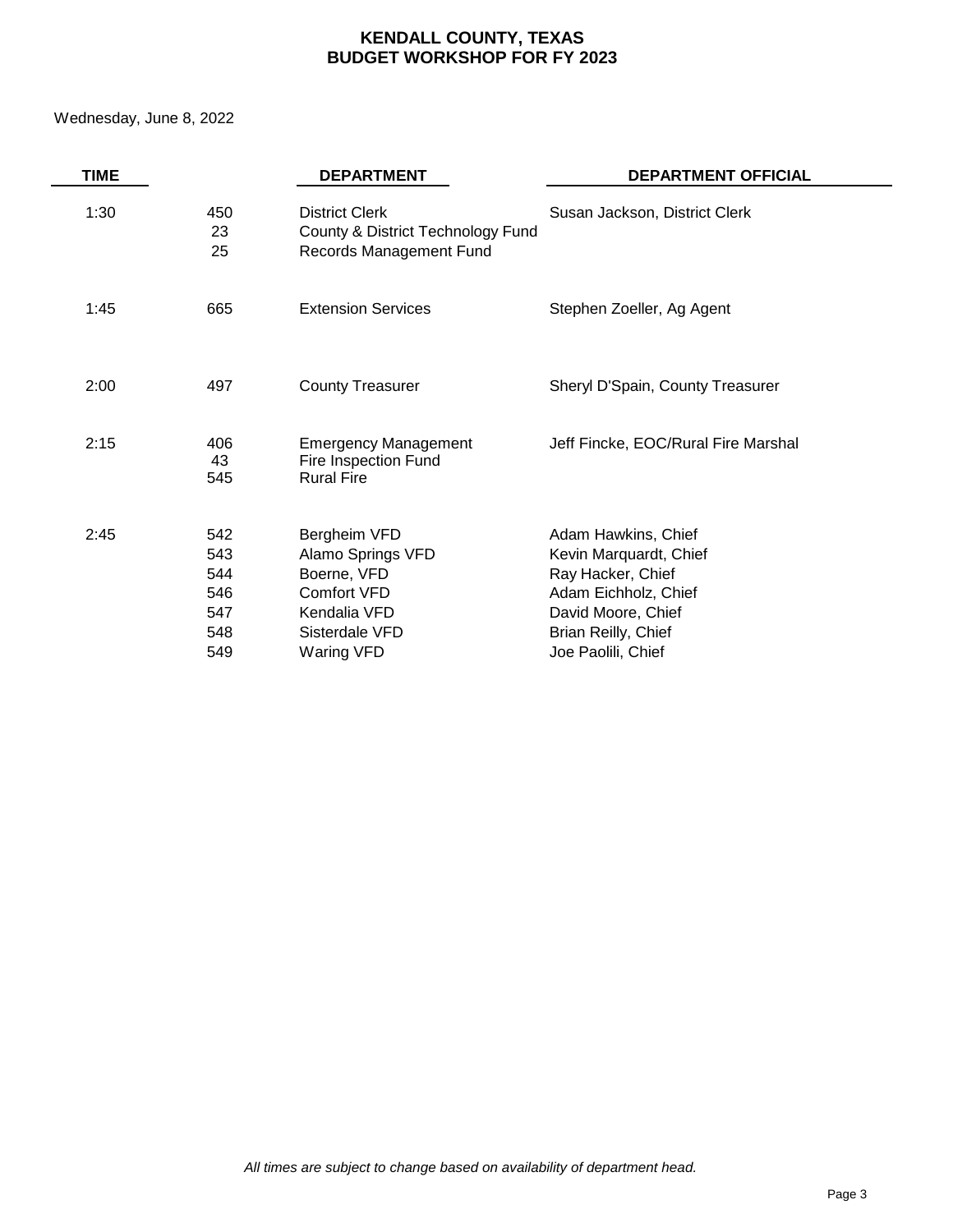Thursday, June 9, 2022

| <b>TIME</b> |                          | <b>DEPARTMENT</b>                                                       | <b>DEPARTMENT OFFICIAL</b>                                                                                                              |
|-------------|--------------------------|-------------------------------------------------------------------------|-----------------------------------------------------------------------------------------------------------------------------------------|
| 9:30        | 620<br>11<br>15          | Road and Bridge Salary<br>Road and Bridge Fund<br>Lateral Road Fund     | Rick Tobolka, County Engineer<br>Donl Evans, Road Supervisor<br>Jean Maxwell, Operations Supervisor                                     |
| 10:15       | 402<br>595<br>596<br>597 | <b>County Engineer</b><br>Solid Waste<br><b>Brush Site</b><br>Recycling | Rick Tobolka, County Engineer<br>Mary Ellen Schulle, Development Engineer                                                               |
| 11:00       | 650                      | <b>Library Systems</b>                                                  | Kelly Skovbjerg, Patrick Health Public Library<br>Kimberli Evans, Comfort Public Library<br>Anya Ludolf, Kendalia Public Library        |
|             |                          | Lunch Break                                                             |                                                                                                                                         |
| 1:30        | 400                      | County Judge                                                            | Darrel Lux, County Judge                                                                                                                |
| 2:00        | 404<br>42                | Elections<br><b>Contract Elections</b>                                  | Staci Decker, Elections Administrator                                                                                                   |
| 2:30        | 660                      | Parks                                                                   | Daniel Vetter, Parks Director                                                                                                           |
| 3:00        | 401                      | <b>County Commissioners</b>                                             | Commissioner Christina Bergmann<br><b>Commissioner Richard Elkins</b><br>Commissioner Richard Chapman<br><b>Commissioner Don Durden</b> |